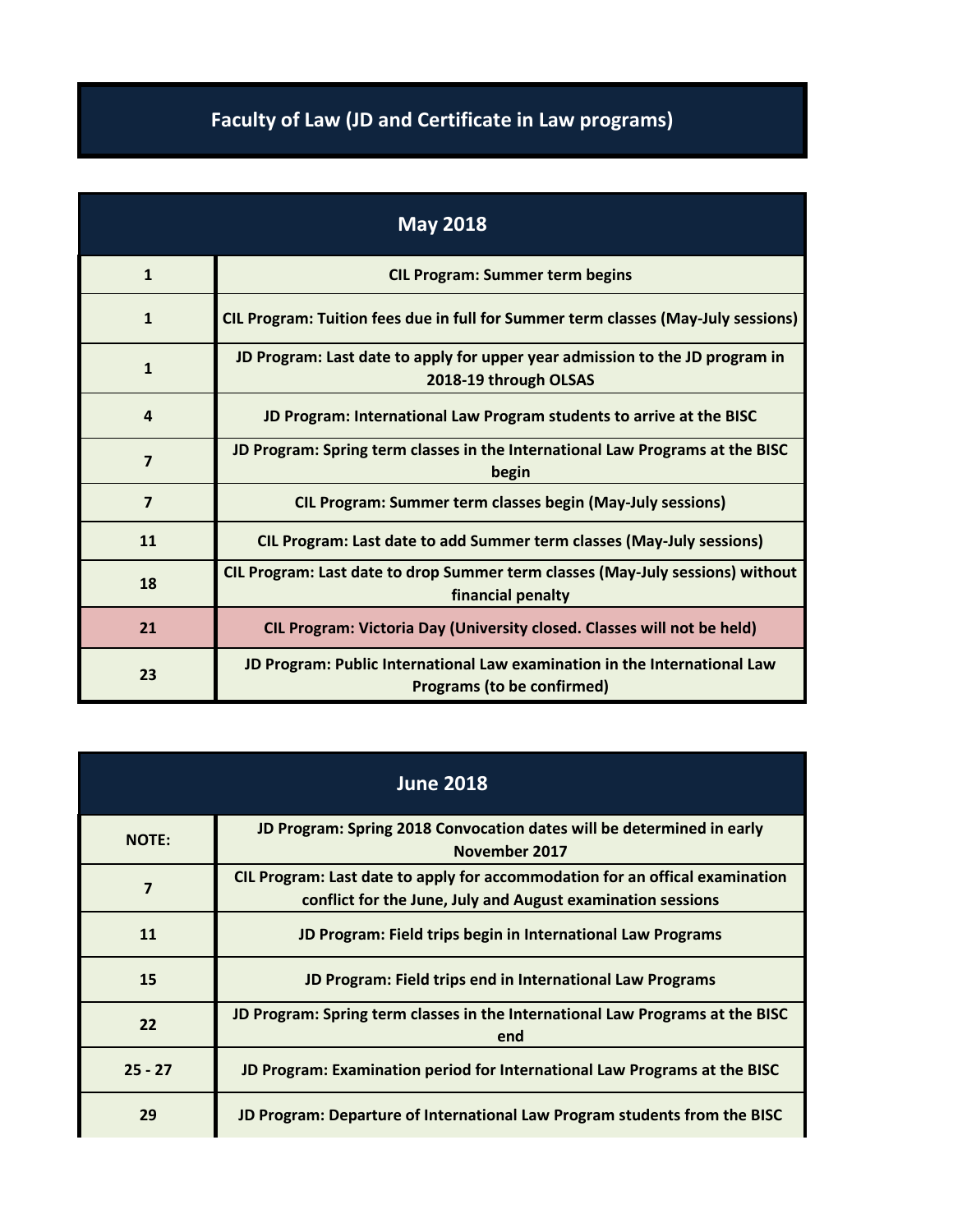| 29 | <b>CIL Program: Last date to drop Summer term classes (May-July sessions) without  </b> |
|----|-----------------------------------------------------------------------------------------|
|    | academic penalty                                                                        |

| <b>July 2018</b> |                                                                                            |
|------------------|--------------------------------------------------------------------------------------------|
| $\overline{2}$   | Canada Day Holiday (University closed. Classes will not be held)                           |
| $9 - 27$         | <b>CIL Program: Summer enrolment appointments for Fall and Winter terms</b><br>(tentative) |
| $16 - 20$        | JD Program: Special and supplemental examination period for Winter 2018 term<br>courses    |
| 27               | <b>CIL Program: Summer term classes end (May-July session)</b>                             |
| 31               | CIL Program: Summer term examinations (May-July session) begin (tentative)                 |

| August 2018  |                                                                                                                                                                                   |
|--------------|-----------------------------------------------------------------------------------------------------------------------------------------------------------------------------------|
| $\mathbf{1}$ | CIL Program: Refer to: http://www.queensu.ca/artsci_online/current-<br>students/dates-and-deadlines for deadlines for admission to Distance Studies for<br><b>Fall term</b>       |
| 3            | CIL Program: Summer term examinations end (May-July session) (tentative)                                                                                                          |
| 6            | Civic Holiday (University closed. Classes will not be held)                                                                                                                       |
| 15           | JD Program: Deadline to make Alternative Payment Arrangement in time for<br>Sept. 1st deadline for payment of Fall term tuition, Student Assistance Levy and<br>outstanding debts |
| 27           | JD Program: Returning students may begin to pick up Photo ID validation stickers<br>(tentative)                                                                                   |
| 31           | <b>CIL Program: Summer term ends</b>                                                                                                                                              |

| September 2018                                              |
|-------------------------------------------------------------|
| JD and CIL Programs: Tuition fees due in full for Fall Term |
| JD and CIL Programs: Fall term begins                       |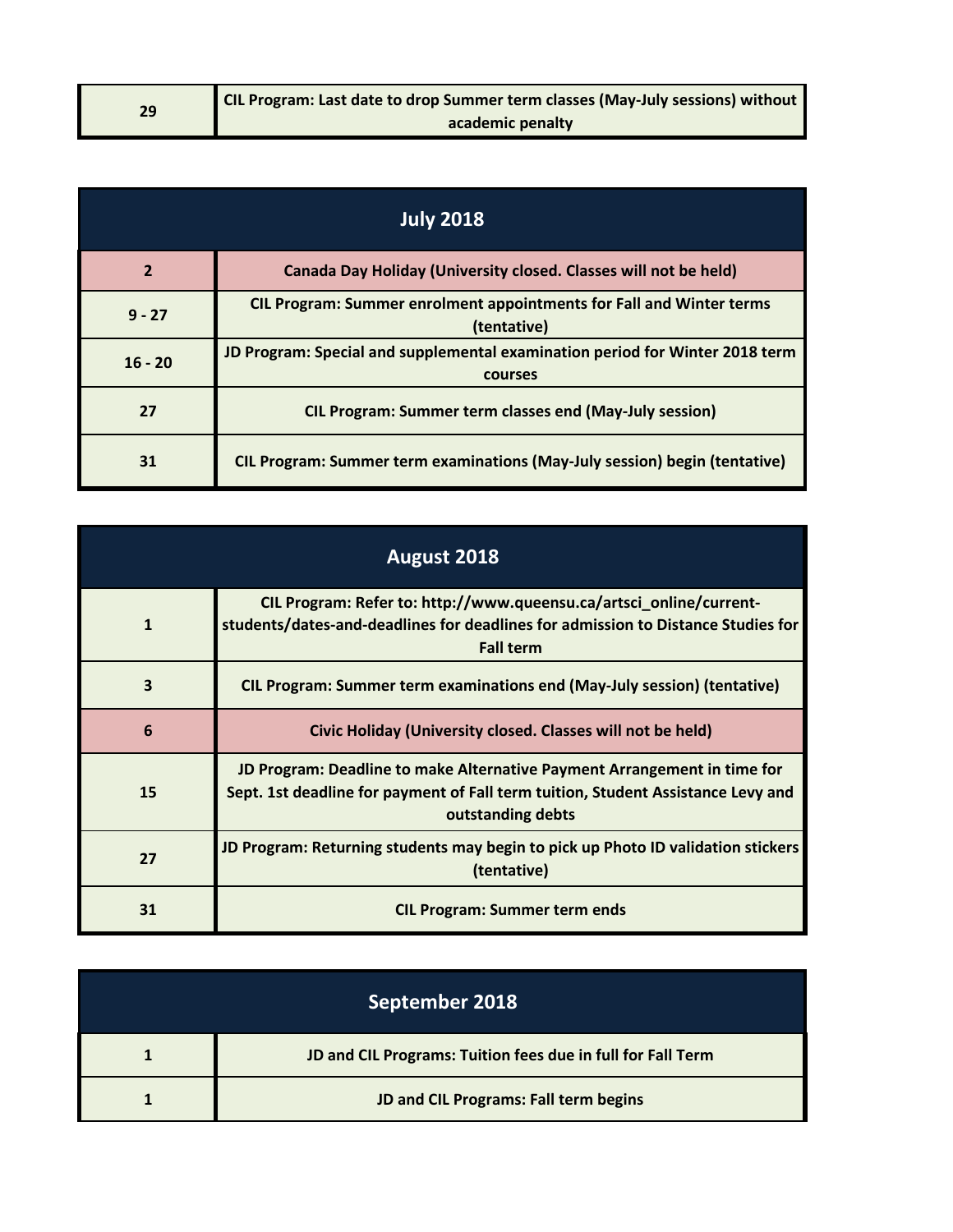| $\mathbf{1}$   | JD Program: Open enrolment period for adding/dropping Fall and Winter JD<br>courses begins                                                                                                       |
|----------------|--------------------------------------------------------------------------------------------------------------------------------------------------------------------------------------------------|
| 3              | Labour Day (University closed. Classes will not be held)                                                                                                                                         |
| $\overline{4}$ | JD Program: Orientation begins (to be confirmed)                                                                                                                                                 |
| $\overline{4}$ | JD Program: Regular classes begin in upper-year JD courses                                                                                                                                       |
| 5              | JD Program: Faculty of Law verification of enrolment and Photo ID for new<br>students. International Exchange students see schedule in the Exchange Student<br>Guide 2018-2019 (to be confirmed) |
| 5              | JD Program: Dean's Welcome and Mini-Classes for first-year JD students                                                                                                                           |
| 6              | JD Program: Regular classes begin in first-year JD courses                                                                                                                                       |
| 6              | <b>CIL Program: Fall term classes begin</b>                                                                                                                                                      |
| $\overline{7}$ | JD Program: Workshops on Human Rights, Professionalism, Health and Wellness<br>for first-year students                                                                                           |
| 10             | JD Program: Last date to add Fall term upper-year JD courses                                                                                                                                     |
| 11             | JD Program: Last date to drop Fall term upper-year JD courses                                                                                                                                    |
| 19             | CIL Program: Last date to add Fall term and multi-term classes                                                                                                                                   |
| 19             | CIL Program: Last date to drop Fall term and multi-term classes without financial<br>penalty                                                                                                     |
| 30             | JD and CIL Programs: Deadline for payment of residence, UHIP and student<br>activity fees                                                                                                        |

| October 2018 |                                                                                                           |
|--------------|-----------------------------------------------------------------------------------------------------------|
| 8            | Thanksgiving Day (University closed. Classes will not be held)                                            |
| 16           | JD and CIL Programs: University Day (Queen's granted Royal Charter on October<br>16, 1841) - classes held |
| $25 - 26$    | <b>CIL Program: Fall term break</b>                                                                       |
| 31           | JD Program: Deadline to apply for Fall Law scholarships and Queen's general<br><b>bursaries</b>           |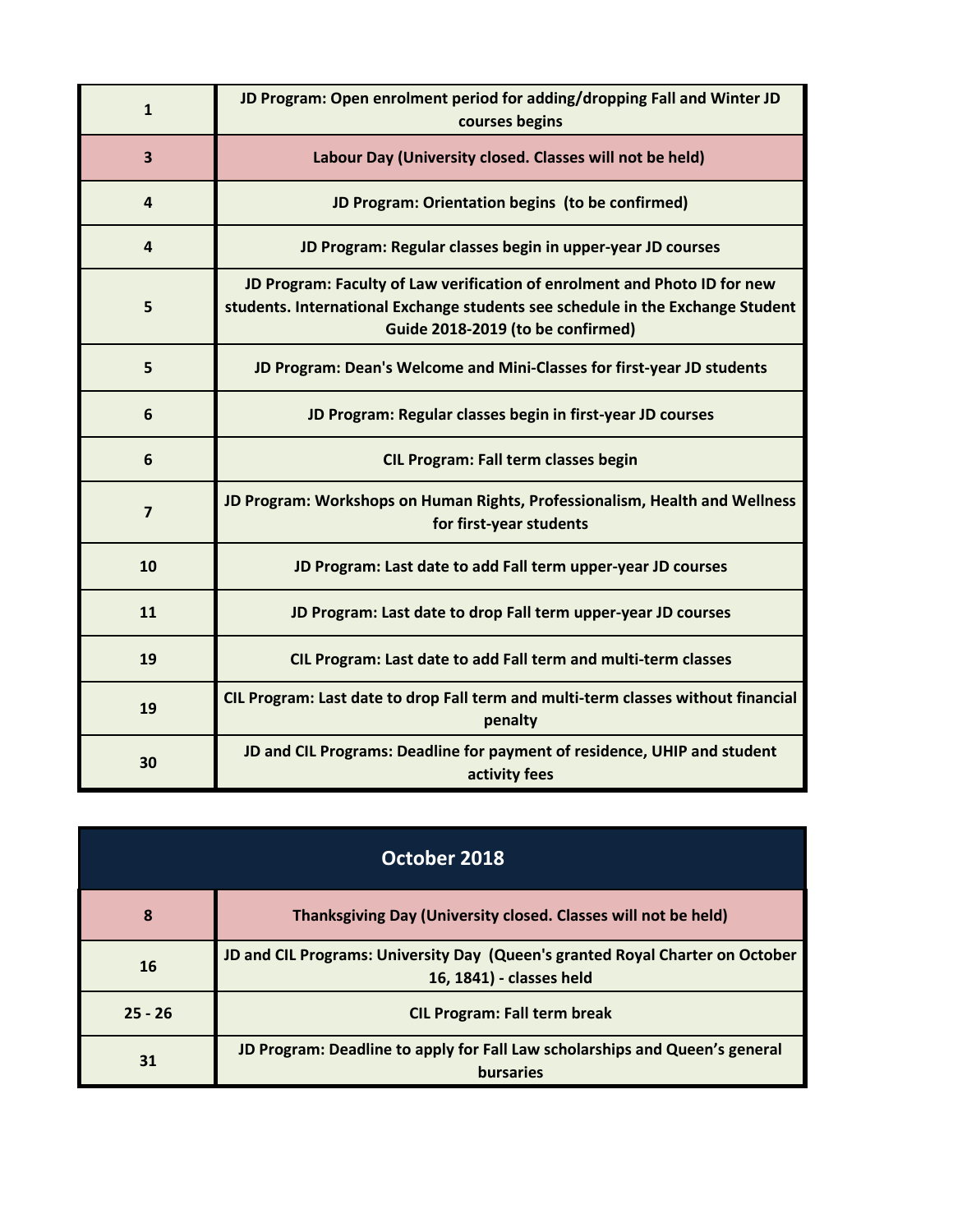| <b>November 2018</b> |                                                                                                                                                                                                                   |
|----------------------|-------------------------------------------------------------------------------------------------------------------------------------------------------------------------------------------------------------------|
| <b>NOTE:</b>         | Fall 2018 Convocation dates will be published by the Office of the University<br><b>Registrar in May 2018</b>                                                                                                     |
| $\mathbf{1}$         | JD Program: Last date to apply for admission to first year of the JD program in<br>2019-20 through OLSAS                                                                                                          |
| $\overline{2}$       | CIL Program: Last date to drop Fall term classes without academic penalty                                                                                                                                         |
| $5 - 9$              | JD Program: Fall Reading Week (JD Classes cancelled. Undergraduate Certificate<br>in Law classes continue)                                                                                                        |
| $\overline{7}$       | JD and CIL Programs: Deadline to apply for relief from December exam conflicts<br>and to obtain accommodations for language-based or religious observance<br>through the Exams Office of the University Registrar |
| 7                    | JD and CIL Programs: Deadline to obtain recommendations for disability-based<br>accommodations and short-term medical conditions from Accessibility Services                                                      |
| 9                    | Remembrance Day observed (classes cancelled 10:30 - 11:30 a.m.)                                                                                                                                                   |
| 30                   | <b>CIL Program: Fall term classes end</b>                                                                                                                                                                         |
| 30                   | JD Program: Fall term classes end. All written coursework due. Instructor<br>discretion to extend date of submission to last day of examinations on December<br>20                                                |

| December 2018 |                                                                                                                                                                               |
|---------------|-------------------------------------------------------------------------------------------------------------------------------------------------------------------------------|
| $1 - 4$       | JD and CIL Programs: Fall term pre-examination study period                                                                                                                   |
| $\mathbf{1}$  | CIL Program: Refer to: http://www.queensu.ca/artsci_online/current-<br>students/dates-and-deadlines for deadlines for admission to Distance Studies for<br><b>Winter term</b> |
| 3             | JD Program: Deadline to apply for priority admission to International Law<br>Programs at the BISC for Spring 2019 term                                                        |
| $5 - 20$      | JD and CIL Programs: Fall term examination period                                                                                                                             |
| 6             | JD and CIL Programs: Commemoration Day (examinations will not be held)                                                                                                        |
| 20            | JD Program: Extension for late submission of coursework must be sought through<br>application to the Academic Standing and Policies Committee                                 |
| 31            | JD and CIL Programs: Fall term ends                                                                                                                                           |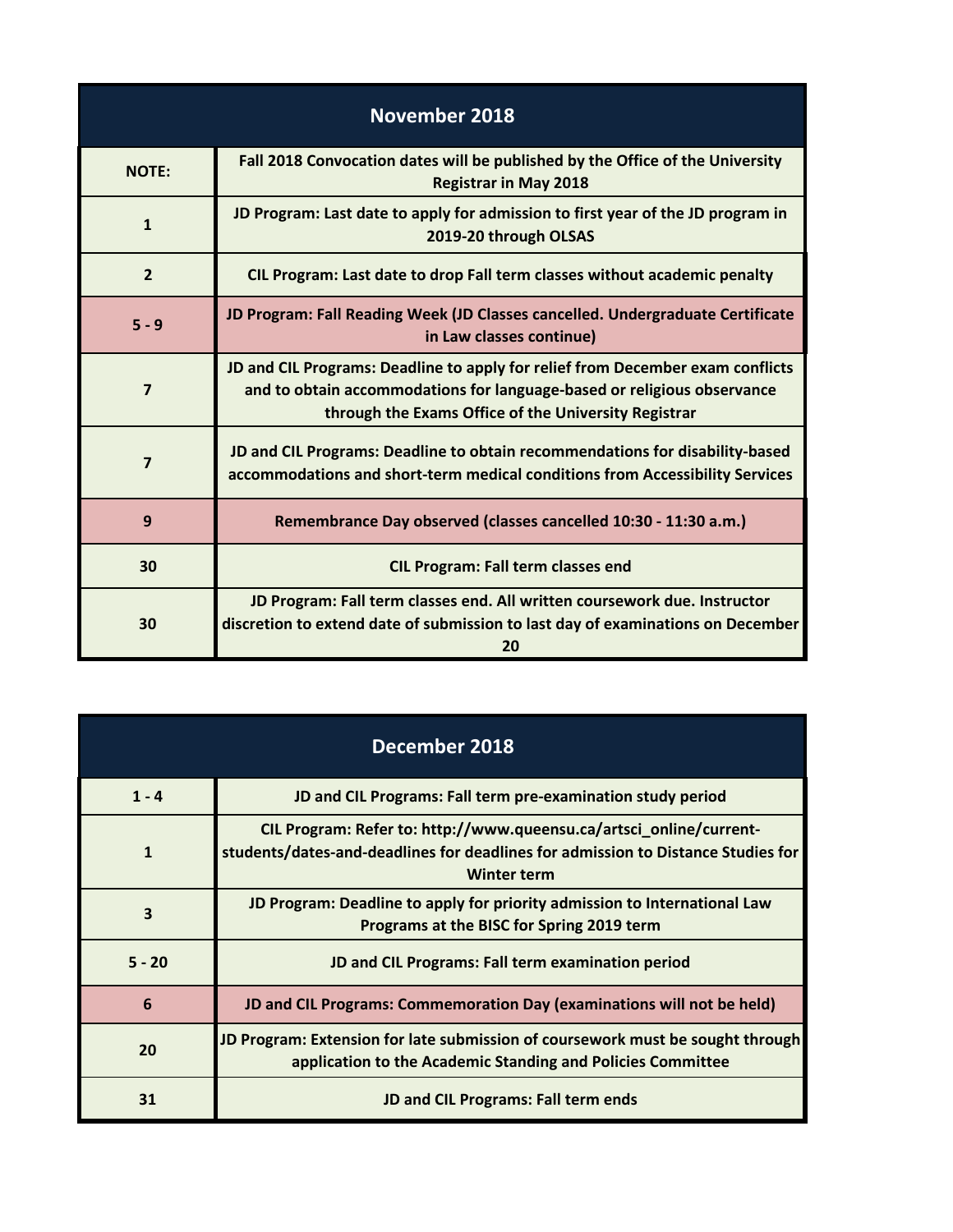| January 2019 |                                                                                                                                         |
|--------------|-----------------------------------------------------------------------------------------------------------------------------------------|
| $\mathbf{1}$ | JD and CIL Programs: Winter term begins                                                                                                 |
| $\mathbf{1}$ | <b>New Year's Day (University closed)</b>                                                                                               |
| 7            | JD Program: Winter term classes begin for first-year and upper-year JD courses                                                          |
| 7            | <b>CIL Program: Winter term classes begin</b>                                                                                           |
| 10           | JD and CIL Programs: Tuition fees due in full for Winter Term                                                                           |
| 11           | JD Program: Deadline to apply for an international exchange program<br>administered by the Faculty of Law for the 2019-20 academic year |
| 14           | JD Program: Last date to add Winter term JD courses                                                                                     |
| 15           | JD Program: Last date to drop Winter term JD courses                                                                                    |
| 18           | <b>CIL Program: Last date to add Winter term courses</b>                                                                                |
| 18           | CIL Program: Last date to drop Winter term courses without financial penalty                                                            |

| <b>February 2019</b> |                                                                                                    |
|----------------------|----------------------------------------------------------------------------------------------------|
| $\overline{a}$       | <b>CIL Program: Registration for Summer term courses begins</b>                                    |
| $11 - 15$            | JD Program: Special and supplemental examination period for Fall 2018 courses                      |
| 18                   | Family Day (University closed. Classes will not be held)                                           |
| $19 - 22$            | JD and CIL Programs: Reading Week (Classes will not be held)                                       |
| 28                   | JD Program: Last date to apply for a domestic or international letter of<br>permission for 2019-20 |

| <b>March 2019</b> |                                                                             |
|-------------------|-----------------------------------------------------------------------------|
|                   | CIL Program: Last date to drop Winter term courses without academic penalty |
|                   | JD Program: Welcome Day 2019 (tentative)                                    |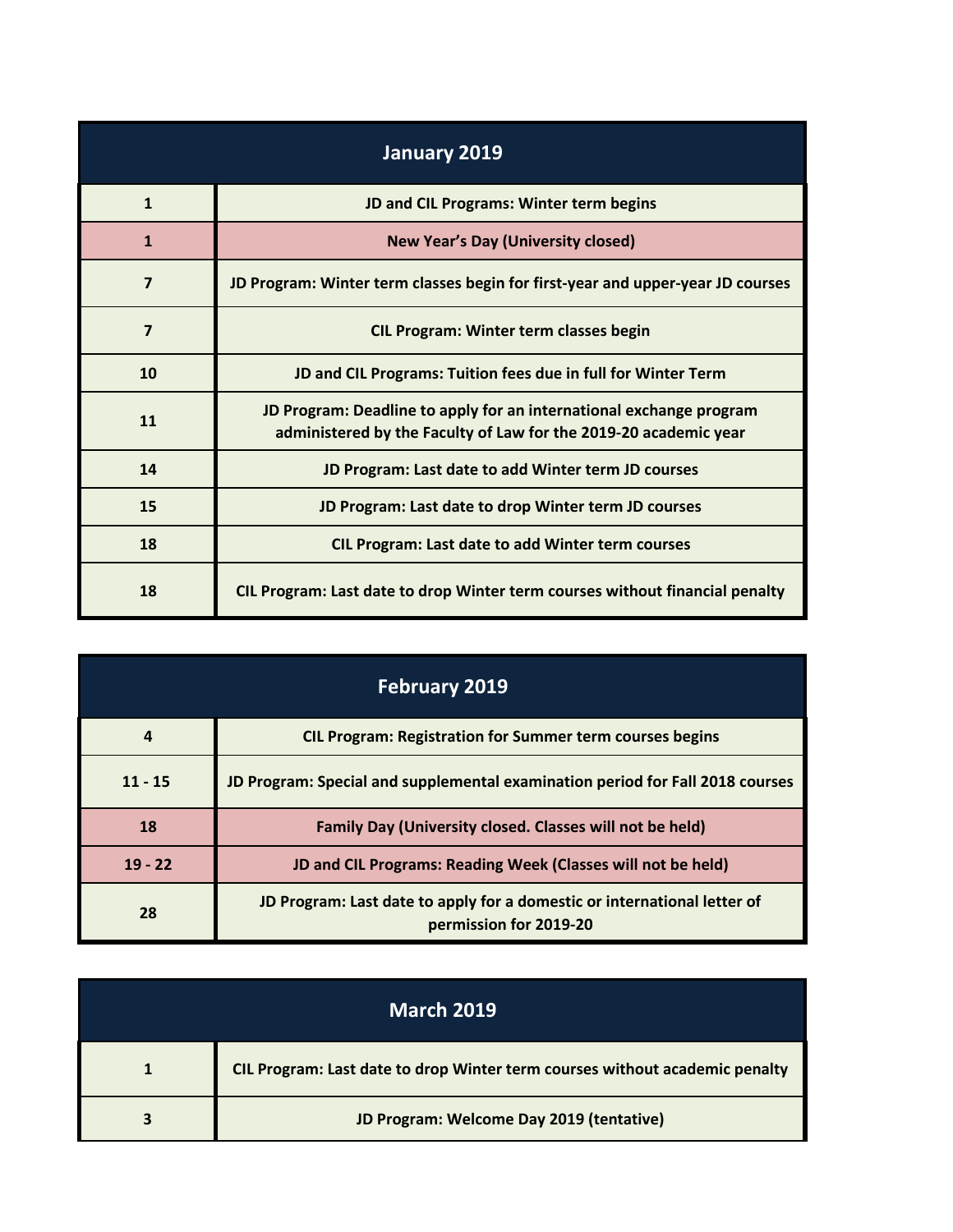| JD and CIL Programs: Deadline to apply for relief from April exam conflicts and to<br>obtain accommodations for language-based or religious observance through the<br><b>Exams Office of the University Registrar</b> |
|-----------------------------------------------------------------------------------------------------------------------------------------------------------------------------------------------------------------------|
| JD and CIL Programs: Deadline to obtain recommendations for disability-based<br>accommodations and short-term medical conditions from Accessibility Services                                                          |

| <b>April 2019</b> |                                                                                                                                                                               |
|-------------------|-------------------------------------------------------------------------------------------------------------------------------------------------------------------------------|
| $\mathbf{1}$      | CIL Program: Refer to: http://www.queensu.ca/artsci_online/current-<br>students/dates-and-deadlines for deadlines for admission to Distance Studies for<br><b>Summer term</b> |
| 5                 | <b>CIL Program: Winter term classes end</b>                                                                                                                                   |
| 5                 | JD Program: Winter term classes end. All written coursework due. Instructor<br>discretion to extend date of submission to last day of examinations on April 27                |
| $6 - 10$          | JD and CIL Programs: Winter term pre-examination study period                                                                                                                 |
| $11 - 27$         | JD and CIL Programs: Winter term examination period                                                                                                                           |
| 19                | Good Friday (University closed. Classes will not be held)                                                                                                                     |
| 27                | JD Program: Extension for late submission of coursework must be sought through<br>application to the Academic Standing and Policies Committee                                 |
| 30                | JD and CIL Programs: Winter term ends                                                                                                                                         |

| <b>May 2019</b> |                                                                                                       |
|-----------------|-------------------------------------------------------------------------------------------------------|
| 1               | JD Program: Last date to apply for upper year admission to the JD program in<br>2019-20 through OLSAS |
| 1               | <b>CIL Program: Summer term begins</b>                                                                |
| $\mathbf{1}$    | CIL Program: Tuition fees due in full for Summer term courses (May-July session)                      |
| 3               | JD Program: Students in the International Law Programs arrive at the BISC                             |
| 6               | <b>CIL Program: Summer term courses (May-July session) begin</b>                                      |
| 6               | JD Program: Spring term courses in the International Law Programs at the BISC<br>begin                |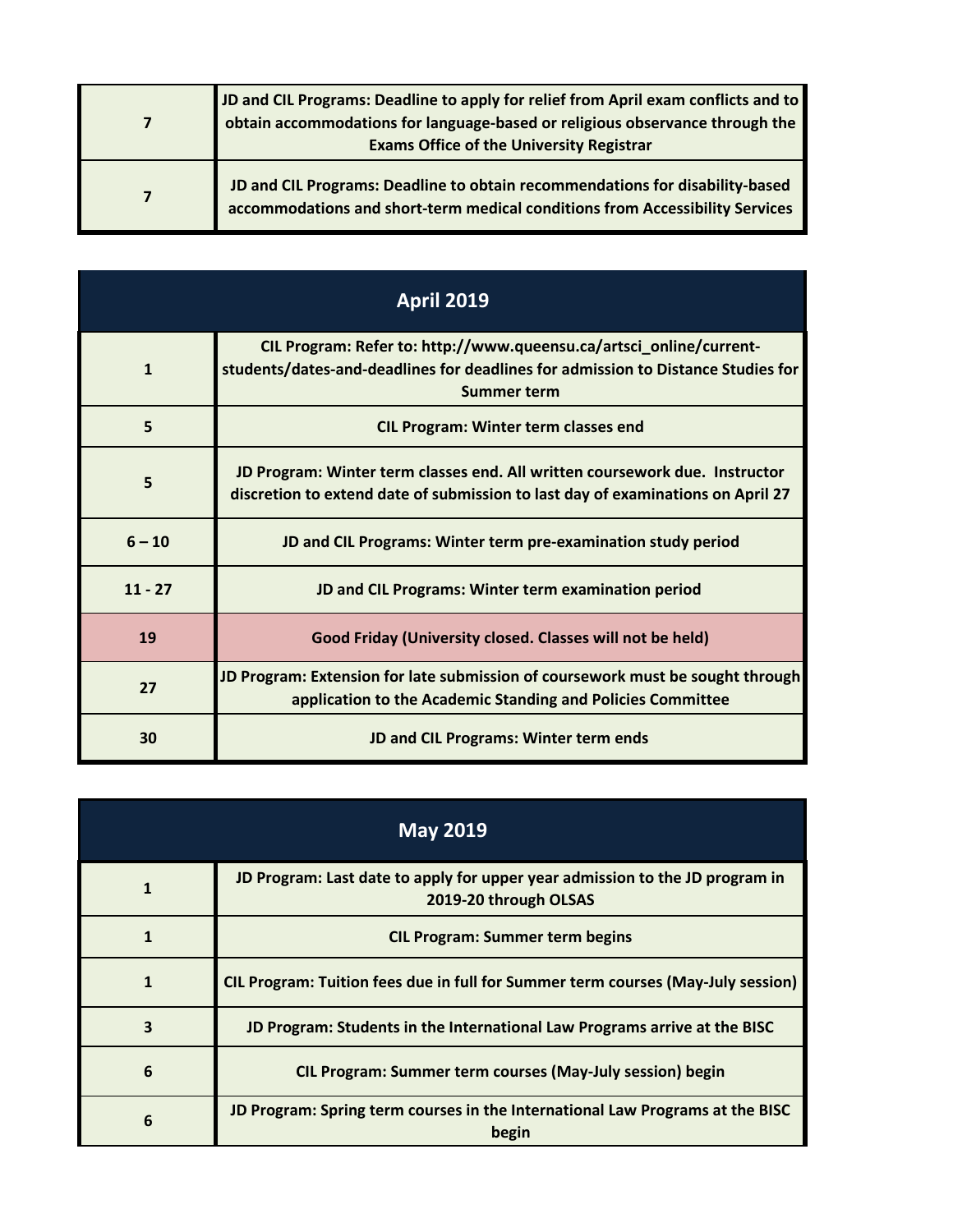| 10 | CIL Program: Last date to add Summer term courses (May-July session)                                    |
|----|---------------------------------------------------------------------------------------------------------|
| 17 | CIL Program: Last date to drop Summer term courses (May-July session) without<br>financial penalty      |
| 20 | Victoria Day (University closed. Classes will not be held)                                              |
| 21 | JD Program: Public International Law examination in the International Law<br>Programs (to be confirmed) |

| <b>June 2019</b> |                                                                                                                                             |
|------------------|---------------------------------------------------------------------------------------------------------------------------------------------|
| <b>NOTE:</b>     | Spring 2019 Convocation dates will be determined in early November 2018                                                                     |
| 7                | CIL Program: Last date to apply for accommodation for an offical examination<br>conflict for the June, July and August examination sessions |
| 10               | JD Program: Field trips begin in the International Law Programs (to be confirmed)                                                           |
| 14               | JD Program: Field trips end in the International Law Programs (to be confirmed)                                                             |
| 19               | JD Program: Spring term courses in the International Law Programs at the BISC<br>begin                                                      |
| $24 - 26$        | JD Programs: International Law Program examination period                                                                                   |
| 28               | CIL Program: Last date to drop Summer term courses (May-July session) without<br>academic penalty                                           |
| 28               | JD Program: Departure of International Law Program students from the BISC                                                                   |

| <b>July 2019</b> |                                                                                    |
|------------------|------------------------------------------------------------------------------------|
|                  | Canada Day (University closed. Classes will not be held)                           |
| 15               | <b>CIL Program: Summer enrolment period begins (tentative)</b>                     |
| $15 - 19$        | JD Program: Special and supplemental examination period for Winter 2019<br>courses |
| 26               | <b>CIL Program: Summer term courses end (May-July session)</b>                     |
| 30               | CIL Program: Summer term examinations (May-July session) begin (tentative)         |